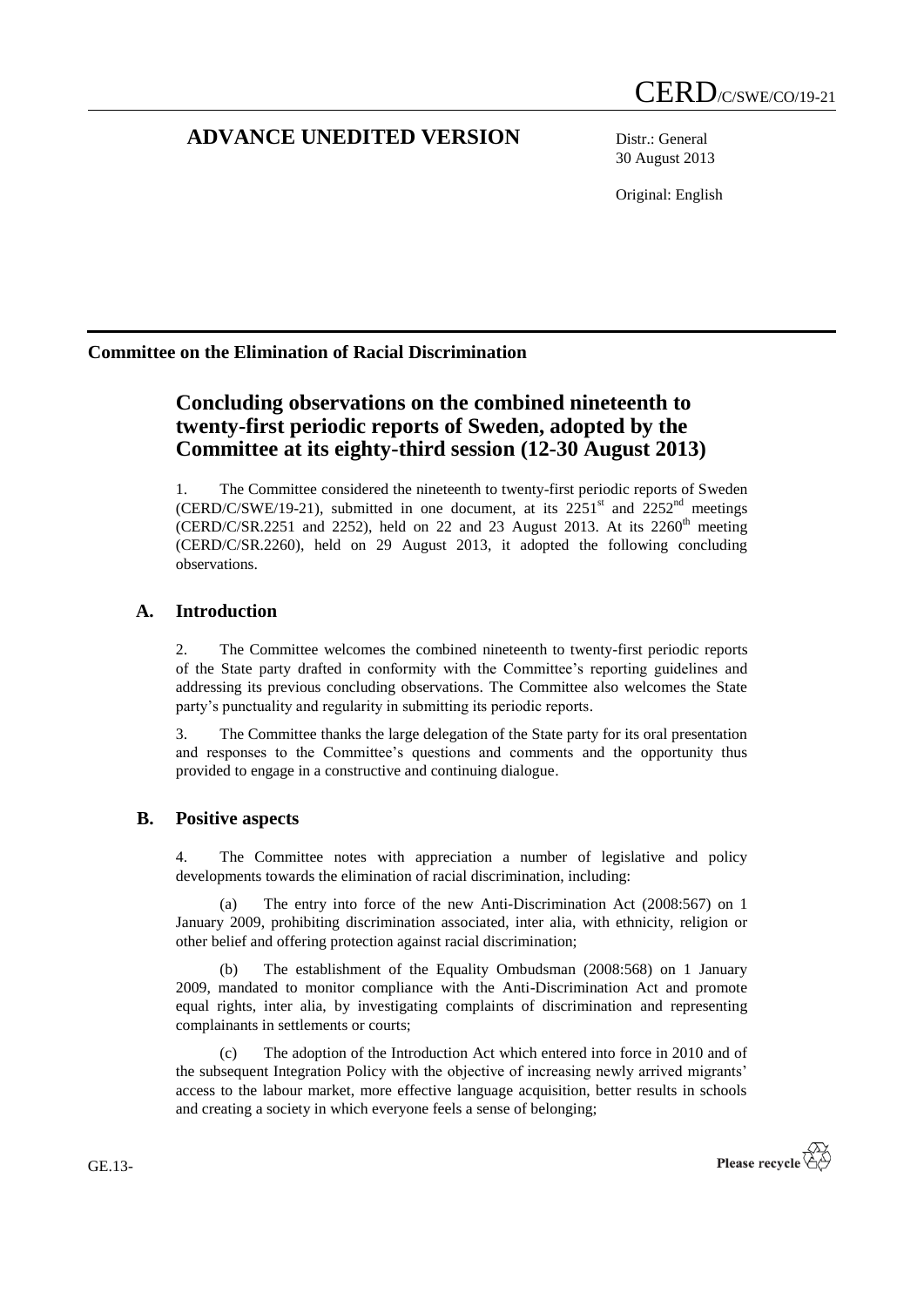(d) The adoption of the Act on National Minorities and National Minority Languages (2009:724), providing for measures to promote and revitalise national minority languages and improve the availability of mother-tongue teaching;

The enactment of the new Education Act  $(2010:800)$  which entered into force on 1 July 2011, stipulating the right to mother tongue tuition in the minority languages;

(f) The amendment to the Swedish Constitution (art. 2), confirming the status of the Sami as a people and providing for the right to self-determination;

The adoption in 2012 of the Strategy for Roma Inclusion for the period 2012-2032 with the overall goal of promoting equal opportunities in life for Roma, including enhanced participation in a public life;

(h) The adoption in 2011 of the National Action Plan to Safeguard Democracy against Extremism for the period 2012-2014, aiming to counter extremism by, inter alia, distributing funds for activities that seek to prevent individuals from joining violent extremist environments or that support individuals wishing to leave such environments.

5. The Committee welcomes the ratification, during the period under consideration, of the Convention on the Rights of Persons with Disabilities and its Optional Protocol, on 15 December 2008.

## **C. Concerns and recommendations**

## **Anti-Discrimination Act and its enforcement**

6. The Committee welcomes that the protection against ethnic discrimination in the Constitution and the Anti-Discrimination Act extend to both Swedish citizens and others present in the country; however, it notes that the term 'race' was deleted in the new Anti-Discrimination Act and the Instrument of Government, which may lead to difficulties with qualification and processing of complaints of racial discrimination thus hindering the access to justice for victims (arts.  $1(1)$ ,  $2(1)(d)$ , and 7).

**The Committee recommends that the State party enforce the prohibition of discrimination associated, inter alia, with ethnicity contained in the Constitution and the Anti-Discrimination Act, ensuring that the new formulation of the prohibition of discrimination, which covers racial perceptions only indirectly under the term "other similar circumstances", does not diminish the level of protection of victims of racial discrimination, as requested by the Convention. The Committee also requests the State party to disseminate relevant information to the public, in particular to minorities, informing the complainants about what constitutes discrimination and available legal remedies when facing racial discrimination.**

## **Relevant statistical data**

7. The Committee welcomes detailed statistics provided by the State party on citizenship, country of birth and mother tongue tuition, etc., and notes that the State party does not compile official statistics on people's ethnic origin, colour or other indicators of their diversity as previously requested by the Committee (art. 2).

**Recalling its revised reporting guidelines (CERD/C/2007/1, paras. 10 and 12), the Committee recommends that the State party diversify its data collection activities, using various indicators of ethnic diversity on the basis of anonymity and selfidentification of persons and groups, to provide an adequate empirical basis for policies to enhance the equal enjoyment by all of the rights enshrined in the Convention and facilitate the monitoring thereof. In this regard, the Committee**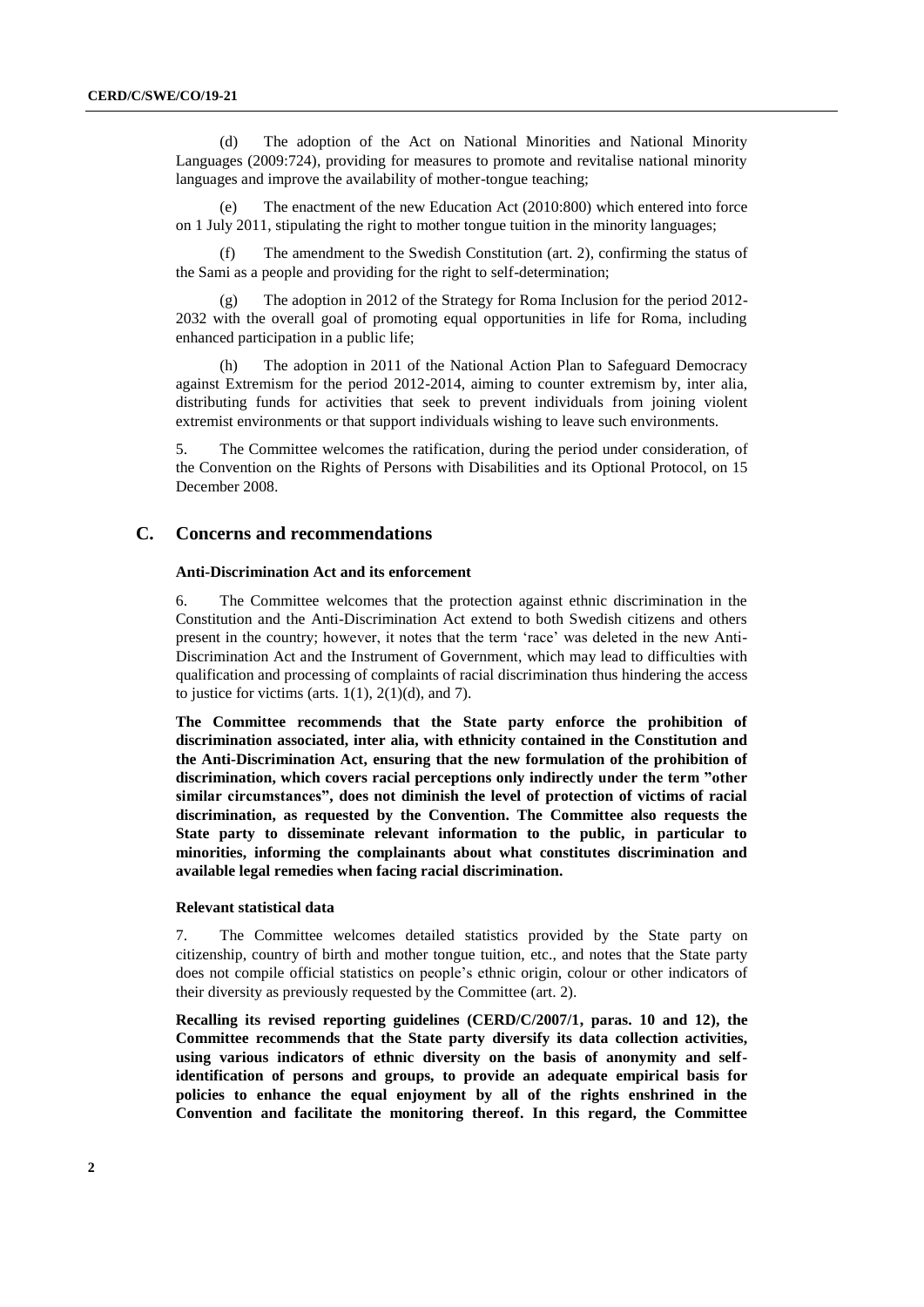**recommends that the State party seek guidance from the study by the Equality Ombudsman on methods for determining the composition of the population in terms of relevant discrimination indicators, and living conditions of all components of the society, including immigrants, foreign-born citizens and members of indigenous and minority groups, with particular reference to the fields of employment, housing, education and health.**

#### **Special measures**

8. While noting that the State party has taken steps to facilitate, inter alia, access of newly arrived immigrants to employment as well as education and equal opportunities for members of national minorities, the Committee expresses concern at the State party's position that 'special measures is a controversial concept which is not defined in Swedish law' and that there is not an accepted definition of the concept of special measures (CERD/C/SWE/19-21, para. 62). The Committee recalls its previous concluding observations (CERD/C/SWE/CO/18), as well as the general recommendation No. 32 (2009) on the meaning and scope of special measures (arts. 1(4), and 2(2)).

**The Committee recommends that the State party amend its legislation (Anti-Discrimination Act and other rules) to provide for the possibility of adoption of special measures to promote equal opportunities, to address structural discrimination and to enhance strategies against inequality and discrimination faced by immigrants, foreign-born citizens, indigenous and minority groups including Afro-Swedes and Muslims, in accordance with article 1, paragraph 4, of the Convention. Such special measures may take various forms, depending on their purpose.**

## **Equality Ombudsman**

9. While welcoming the establishment of the Equality Ombudsman on 1 January 2009, consolidating the four different ombudsmen offices, the Committee notes with concern the lack of a broad mandate of the Ombudsman beyond the limits of the Anti-Discrimination Act - excluding e.g. protection against wrongful acts of private individuals or public officials, the Ombudsman Office's accountability towards the Government and the limitations of its independence due to the appointment and dismissal procedures. The Committee is also concerned at the very low number of cases in which discrimination was established, despite the reported prevalence of ethnic discrimination at the workplace, housing, access to goods and services and in education (CERD/C/SWE/19-21, paras. 46- 47) (art. 2(2)).

**The Committee recommends that the State party strengthen the Equality Ombudsman by broadening its mandate to effectively protect the members of vulnerable groups against all forms of discrimination, providing it with adequate financial and human resources, and ensuring the operational and perceived independence of the Ombudsman by establishing proper appointment and dismissal procedures. The Committee requests that the State party undertake a thorough analysis of the reasons for the low number of cases in which discrimination was established by the Ombudsman and take steps to address this problem. Finally, the State party should assess the effects of consolidation of the Ombudsman's mandate on combating discrimination.**

#### **National Human Rights Institution**

10. The Committee welcomes the functioning of the Ombudsman's Office, nevertheless it is concerned about the absence of an independent National Human Rights Institution, in conformity with the principles relating to the status of national institutions for the promotion and protection of human rights (Paris Principles) (art. 2).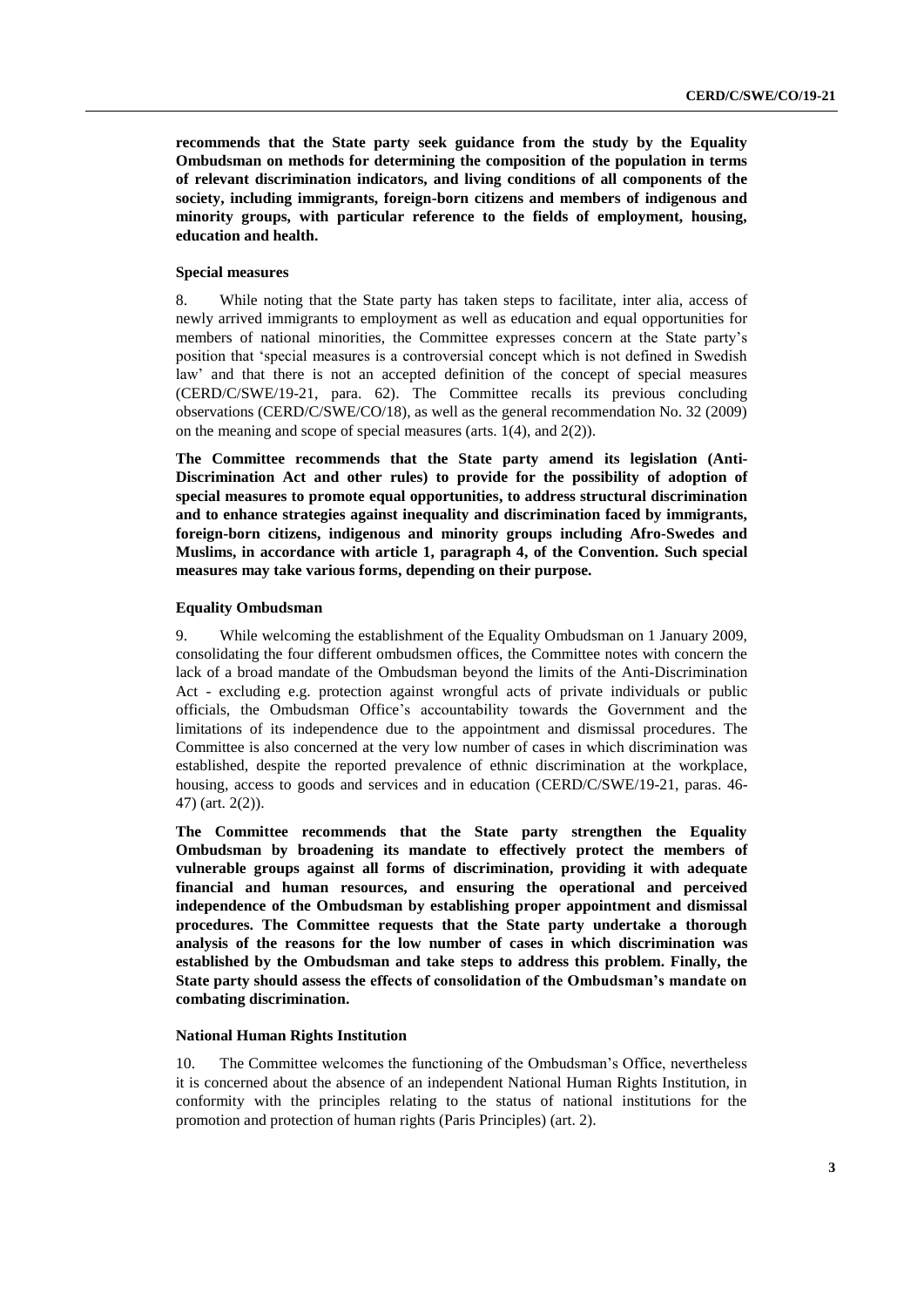**Recalling its general recommendation No. 17 (1993) on the establishment of national institutions to facilitate the implementation of the Convention, the Committee recommends that the State party also consider establishing an independent national human rights institution for the protection and promotion of human rights in conformity with the Paris Principles, and be provided with adequate financial and human resources in order to efficiently fight against discrimination.**

## **Racially motivated hate crimes**

11. The Committee takes note of the enhanced data on xenophobic and racially motivated hate crimes and welcomes the State party's efforts at the level of the police, prosecution and justice to fight hate crimes by introducing, inter alia, the special hate crime investigators and on-call hate crime units. However, the Committee is concerned about the limited effectiveness of the measures against hate crimes which are applied only in some parts of the country. It is also concerned at the reported discrepancy between the increased reports to the police of hate crimes and the decrease in numbers of preliminary investigations and convictions, in particular as regards the agitation against a national or ethnic group. The Committee expresses further concern about the consideration of forms of hate speech under "agitation" which may result in a restrictive interpretation, the use of differing definitions of hate crime by individual law enforcement agencies and the State party's information that it is not possible to track all reported hate crimes throughout the justice system (arts.  $2(1)(c)$  and (d),  $4(a)$ , and 6).

**The Committee recommends that the State party develop a clear strategy to ensure scrutiny of the way police and prosecutors deal with hate crimes and that it replicate measures such as hate crime units and special investigators in all parts of the country. The State party should extend the training to the police, prosecutors and judges to effectively investigate, prosecute and punish hate crimes to all parts of the country, in order to close the gap between reported incidents and convictions thereof. The Committee reiterates its request that the State party introduce a common and clear definition of hate crime so that it is possible to track all such reported crimes throughout the justice system. The State party should also follow up on the report of the State party's special investigator on further measures to combat xenophobia and similar forms of intolerance.**

### **Accountability for hate speech including racism in political discourse**

12. The Committee expresses its concern about the increase in reported racially motivated hate speech against visible minorities, including Muslims, Afro-Swedes, Roma and Jews, in particular by some far-right politicians. The Committee is also concerned about the reported increase of hate speech in the media and on the Internet, including by certain media professionals. The Committee believes that additional measures need to be taken to address the issue of hate speech in the media (arts.  $2(1)(a)$ ,  $4(a)$ ,  $(b)$  and  $(c)$ , and  $7$ ).

**Recalling its general recommendation No. 7 (1985) on legislation to eradicate racial discrimination and No. 30 (2004) on discrimination against non-citizens, the Committee recommends that the State party effectively investigate, prosecute and punish all hate crimes and take effective measures to combat hate speech in the media and on the internet, including by prosecuting the perpetrators, where appropriate, regardless of their official status. The Committee urges the State party to take necessary measures to promote tolerance, intercultural dialogue and respect for diversity, aimed also at journalists.**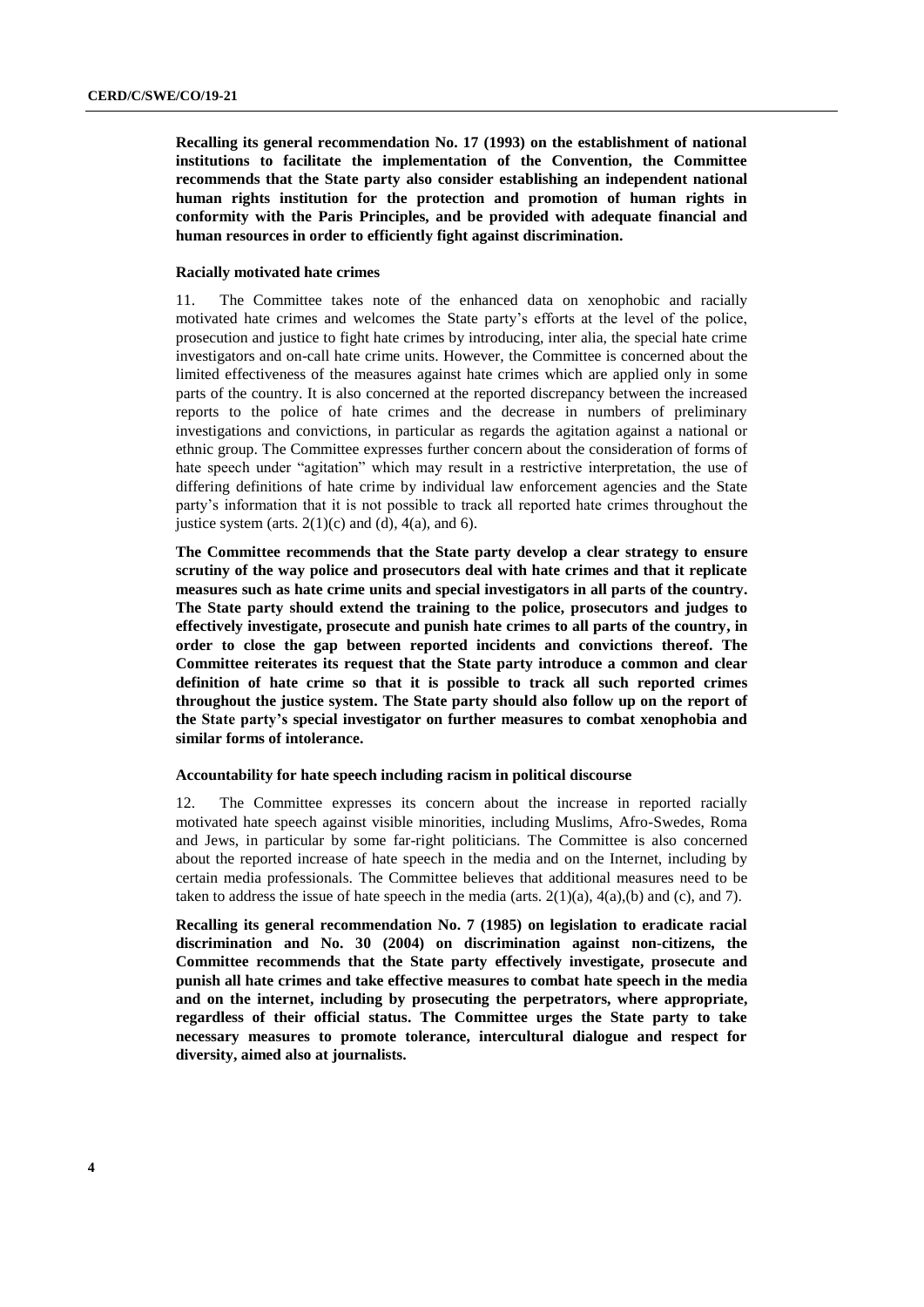#### **Racist and extremist organizations**

13. The Committee notes with concern the reports that the racist and extremist organizations continue to function despite the State party's position that its legislation effectively prohibits all forms of racist expression including the operation of groups advocating racial discrimination (CERD/C/SWE/19-21, para. 120). In this regard, the Committee is concerned that the State party's legislation does not fully respond to the requirements of article 4 of the Convention, taking into account the absence of any explicit legal provisions declaring illegal and prohibiting organizations promoting and inciting racial hatred (arts.  $2(1)(a)$  and (d), and  $4(a)(b)$  and (c)).

**Drawing attention to the general recommendation No. 15 (1993) on Article 4 of the Convention, the Committee reiterates its previous recommendation that the State party amend its legislation to declare illegal and prohibit organizations promoting and inciting racial hatred, in line with article 4 (b) of the Convention.**

#### **Economic segregation**

14. The Committee is concerned by the reports that several metropolitan areas show a stark line of division of the type and areas of residence along ethnic and socio-economic lines, impacting mostly on foreign-born persons, and in particular Afro-Swedes and Muslims. It is also concerned by similarly stark discrepancies along ethnic and socioeconomic lines in access to employment between native Swedes and foreign-born persons, which prevails even after a long stay in Sweden, disproportionately affecting also the second generation. The Committee is particularly concerned by the level of likelihood for the foreign born-persons to be unemployed, to occupy unskilled, low paying jobs, or to live in a de facto segregated area, consequences of which resurfaced during the May 2013 riots which started in Stockholm's suburb of Husby (arts. 3, and 5(e)(i) and (iii)).

**The Committee recommends that the State party study the sources of the 2013 riots with a view to assessing the effectiveness of its strategies against prevailing de facto segregation in Sweden along ethnic and socio-economic lines and the need for their adjustments. The Committee also recommends that the State party take further legal and policy measures to address the problem of social exclusion and segregation along ethnic lines.**

## **Integration policy**

15. The Committee welcomes the steps taken by the State party as part of its Comprehensive National Strategy for Integration 2008-2011 to increase newly arrived migrants' access to the labour market, facilitate effective language acquisition and better results in schools by persons of foreign origin and enhance their sense of identity within the Swedish society. However, it remains concerned that persons of foreign origin continue to suffer from de facto discrimination in employment, demonstrated by higher occupation of low-income jobs and lower employment rates. The Committee is also concerned by the limited access of immigrants to higher education and skills and higher drop-out rates from schools (arts.  $2(1)(c)$ , and  $5(e)(i)$  and (v)).

**The Committee recommends that the State party evaluate the results of the Comprehensive National Strategy for Integration with a view to addressing prevailing discrimination against persons of foreign origin throughout the country. The State party should in particular take further effective measures to increase access to education and employment by persons of foreign origin.**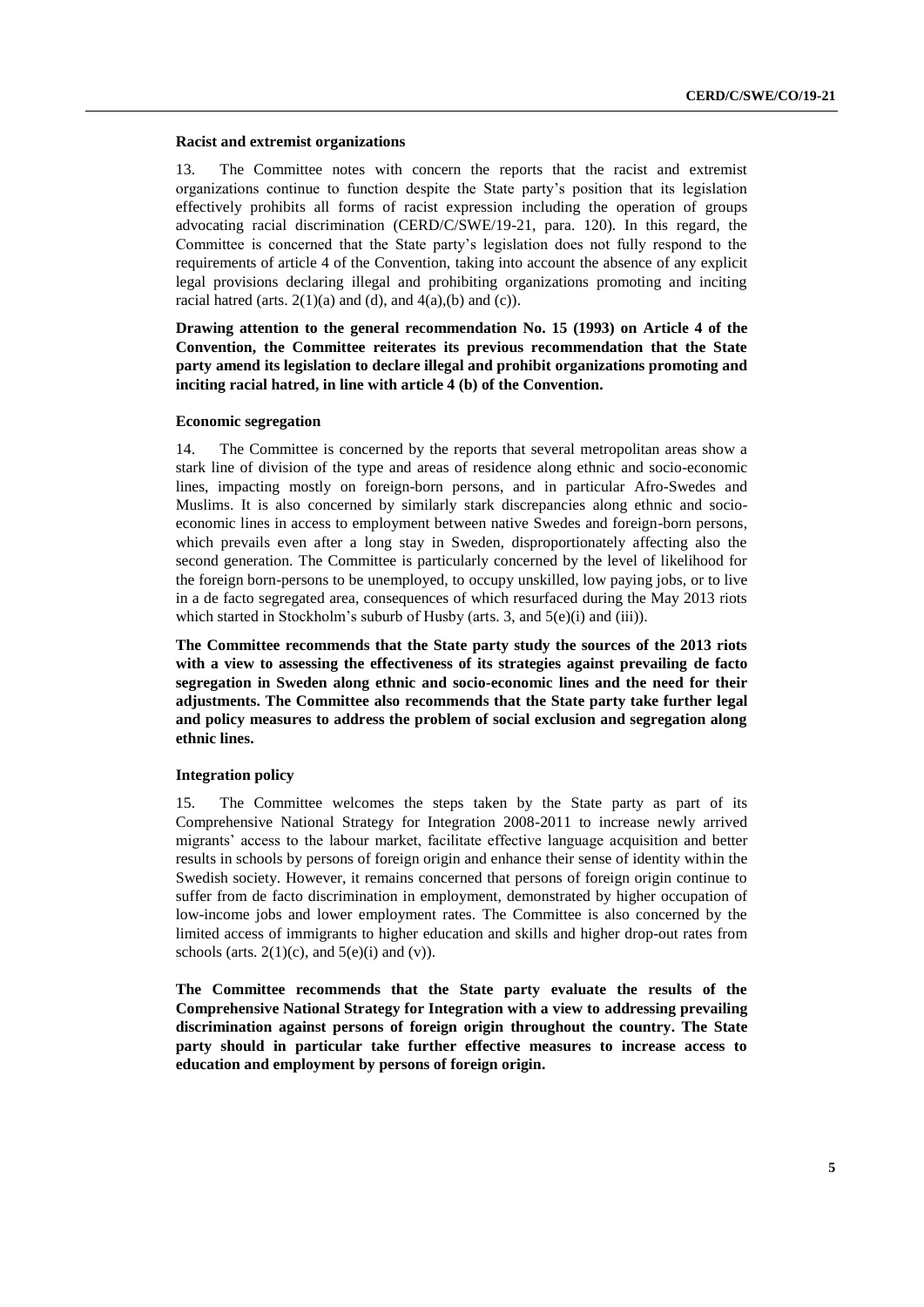## **Racial profiling**

16. While noting that the State party's legal system requires a high level of proof in cases of arrest and detention of a suspect, the Committee is concerned about the reported discrepancy between the number of arrests and number of convictions under the Swedish Terrorism Act, which gives rise to concerns as regards racial profiling due to unwarranted arrests (arts.  $2(1)(a)$  and (c),  $4(c)$ , and 6).

**Recalling its general recommendation No. 31 (2005) on the prevention of racial discrimination in the administration and functioning of the criminal justice system, the Committee recommends that the State party take measures to evaluate the effects of application of the Terrorism Act, including on minority communities, and ensure the application of relevant guarantees to prevent possible police profiling and any discrimination in the administration of justice.**

## **Indigenous Sami**

17. The Committee notes with concern that a bill on Sami rights was to be submitted to the Parliament in March 2010, reflecting on the outcomes of various inquiries in regard to Sami land as well as resources rights, but the draft bill was rejected by the Sami Parliament and other interest groups during the process of preparations. The Committee also expresses its concern that the State party allows major industrial and other activities affecting Sami, including under the Swedish Mining Act, to proceed in the Sami territories without Sami communities offering their free, prior and informed consent (arts.  $5 \text{ (d)(v)}$ ).

**Recalling its general recommendation No. 23 (1997) on indigenous peoples and previous concluding observations, the Committee recommends that the State party take further measures to facilitate the adoption of the new legislation on Sami rights, in consultation with the concerned communities, building on the studies undertaken into Sami land and resource rights which are considered mutually acceptable**. **The Committee also recommends that the State party adopt legislation and take other measures to ensure respect for the right of Sami communities to offer free, prior and informed consent whenever their rights may be affected by projects, including the extraction of natural resources, carried out in their traditional territories.**

18. The Committee notes the problem of inadequate compensation by the State party for damages due to killings of reindeer of Sami herders by predators protected under the Swedish wildlife policy (art.  $5(d)(v)$  and 6).

## **The Committee recommends to the State party to continue its efforts to find ways to compensate the Sami reindeer herding communities for damages caused to them by predators, based on a negotiated settlement.**

19. The Committee is concerned at the lack of progress as regards the development of a Nordic Sami Convention as well as the postponement by the State party of a ratification of International Labour Organization (ILO) Convention No. 169 (1989) on Indigenous and Tribal Peoples in Independent Countries (art. 5(e)(vi)).

**The Committee reiterates its previous encouragement to the State party to contribute to the timely negotiation and adoption of a Nordic Sami Convention and to ratify ILO Convention No. 169.** 

#### **Stigmatization and discrimination against Roma**

20. While welcoming the steps taken by the State party to prevent discrimination against Roma, including the efforts of the Ombudsman and the adoption of the Strategy for Roma Inclusion for the period 2012-2032, the Committee is concerned about the lack of progress in the equal enjoyment of rights by Roma, in particular about the continued stigmatization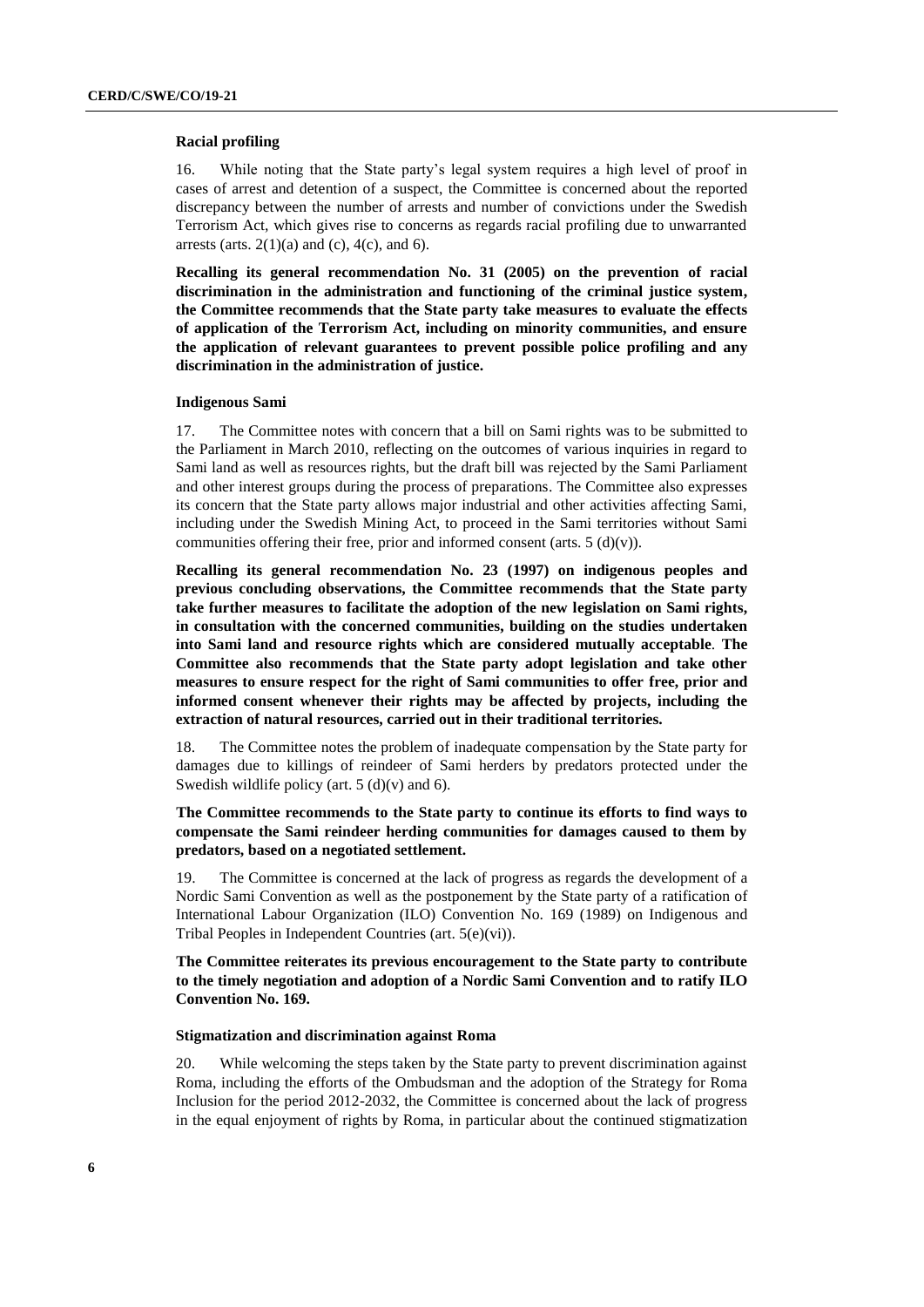of, and discrimination against Roma in access to services, the on-going precarious socioeconomic situation due to low levels of employment, inadequate enforcement of the Education Act and the Anti-Discrimination Act regarding discrimination in education, and the prevailing lack of access of Roma to adequate housing (arts.  $2(1)(c)$  and  $(2)$ , 3, and 5  $(e)(i), (iii)$  and  $(v)$ ).

**In light of its general recommendation No. 27 (2000) concerning discrimination against Roma, the Committee recommends that the State party:**

**(a) Enhance its efforts aimed at combating discrimination against Roma including by implementing temporary special measures, in accordance with the general recommendation No. 32 (2009) on the meaning and scope of special measures, to improve the enjoyment of economic, social and cultural rights by Roma;**

**(b) Combat prejudice and stereotypes, and provide redress to individuals based on the Anti-Discrimination Act;**

**(c) Take further steps to alleviate the precarious socio-economic situation of Roma including by increasing their access to public and private employment through training, requalification and counselling;**

**(d) Ensure the effective and systematic enforcement of the Education Act:**

**(e) Increase the access to adequate housing for Roma without discrimination and segregation, including by facilitating access to public and low-cost housing and improving living conditions of Roma.**

## **Access to remedies**

21. The Committee is concerned at the reports that the levels of compensation in discrimination cases are relatively low which may deter victims of discrimination from claiming their rights instead of deterring discrimination. The Committee also notes with concern a report by the Ombudsman stating a lack of measures to encourage actors to litigate in discrimination cases (art. 6).

**The Committee recommends that the State party guarantee remedies, including compensation to the victims of discrimination, by making appropriate use of the Anti-Discrimination Act. To that end, the Committee encourages the State party to consider raising the levels of compensation available to victims of discrimination and implement the proposed measures by the Ombudsman in order to provide financial assistance to individuals and associations to facilitate litigation in discrimination cases, increase resources for the local and regional anti-discrimination offices and strengthen legal aid system.**

## **D. Other recommendations**

#### **Ratification of other treaties**

22. Bearing in mind the indivisibility of all human rights, the Committee encourages the State party to consider ratifying international human rights treaties which it has not yet ratified, in particular treaties with provisions that have a direct relevance to communities that may be the subject of racial discrimination, such as the International Convention for the Protection of All Persons from Enforced Disappearance and the International Convention on the Protection of the Rights of All Migrant Workers and Members of Their Families.